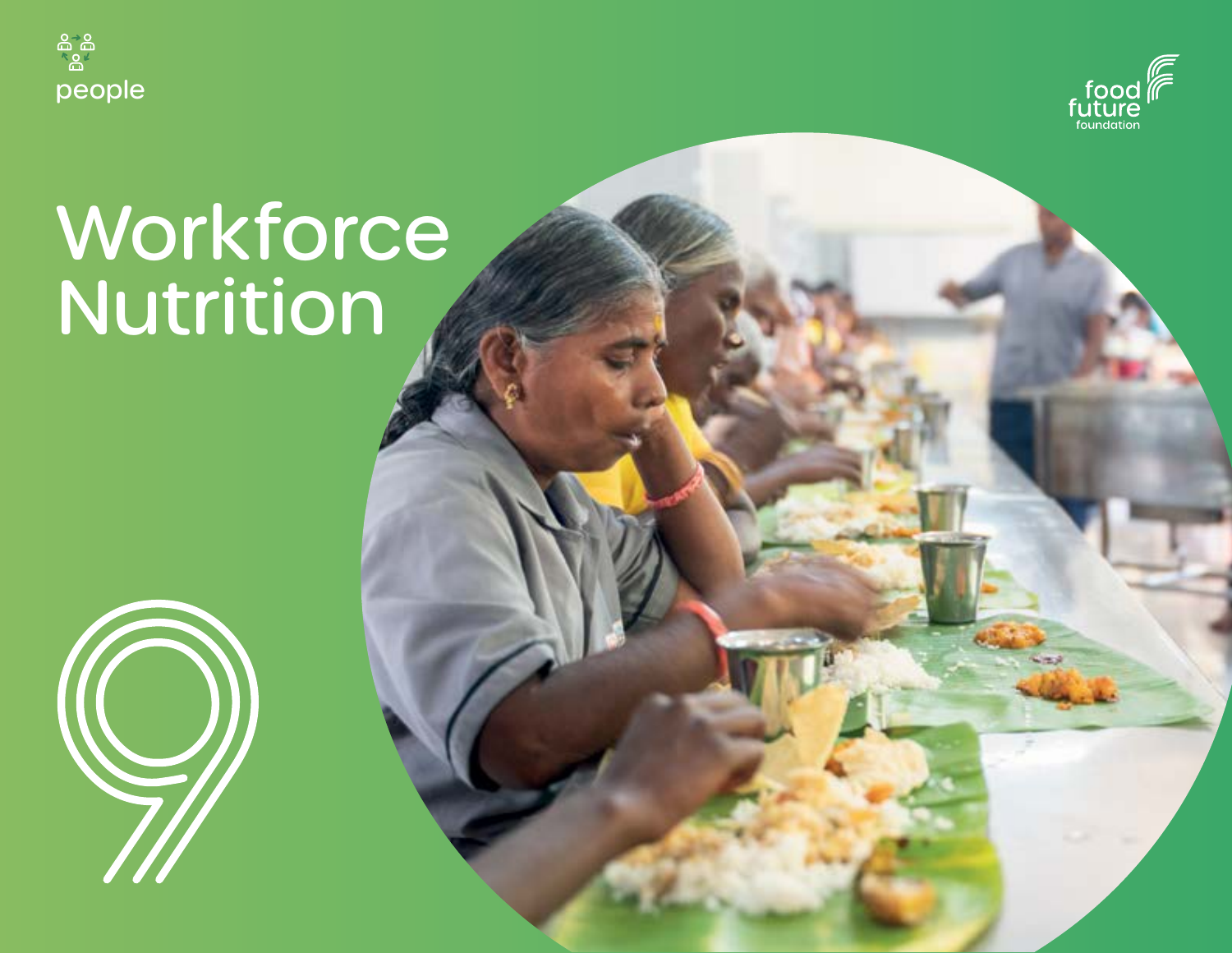

Issue



### e Area

security for the current working population and children workforce in the future. The focus is to build strong human ; a driving force to move away from low-skilled jobs to a economy.

on under working age, India has a huge omic growth faster than the largest global a focus on building a strong human capital h sure nutrition security.

ences beyond an individual's health and bountries estimated that "\$8–38 billion per ed worker productivity due to employees \$4–27 billion per year due to obesity." Child onsible for approximately 15% of the total which costs India around 3% of its gross every year, i.e., about \$46 billion, and up to or and vulnerable sections of the population liverse foods and are more negatively lealth crises.

human capital through improved workforce one way to influence both national economies 'Workforce Nutrition' as defined by the

#### Cost of Malnutrition



#### **\$8–38 billion**

per year are lost from reduced worker productivity due to employees being underweight.



 $\mathbb{H}^{\text{O}}$ 

#### **\$4–27 billion**

per year are lost from reduced worker productivity due to employees being obese.

### **Around \$46 billion**

are lost every year due to child malnutrition in India. Costing up to 8% of the country's productivity.

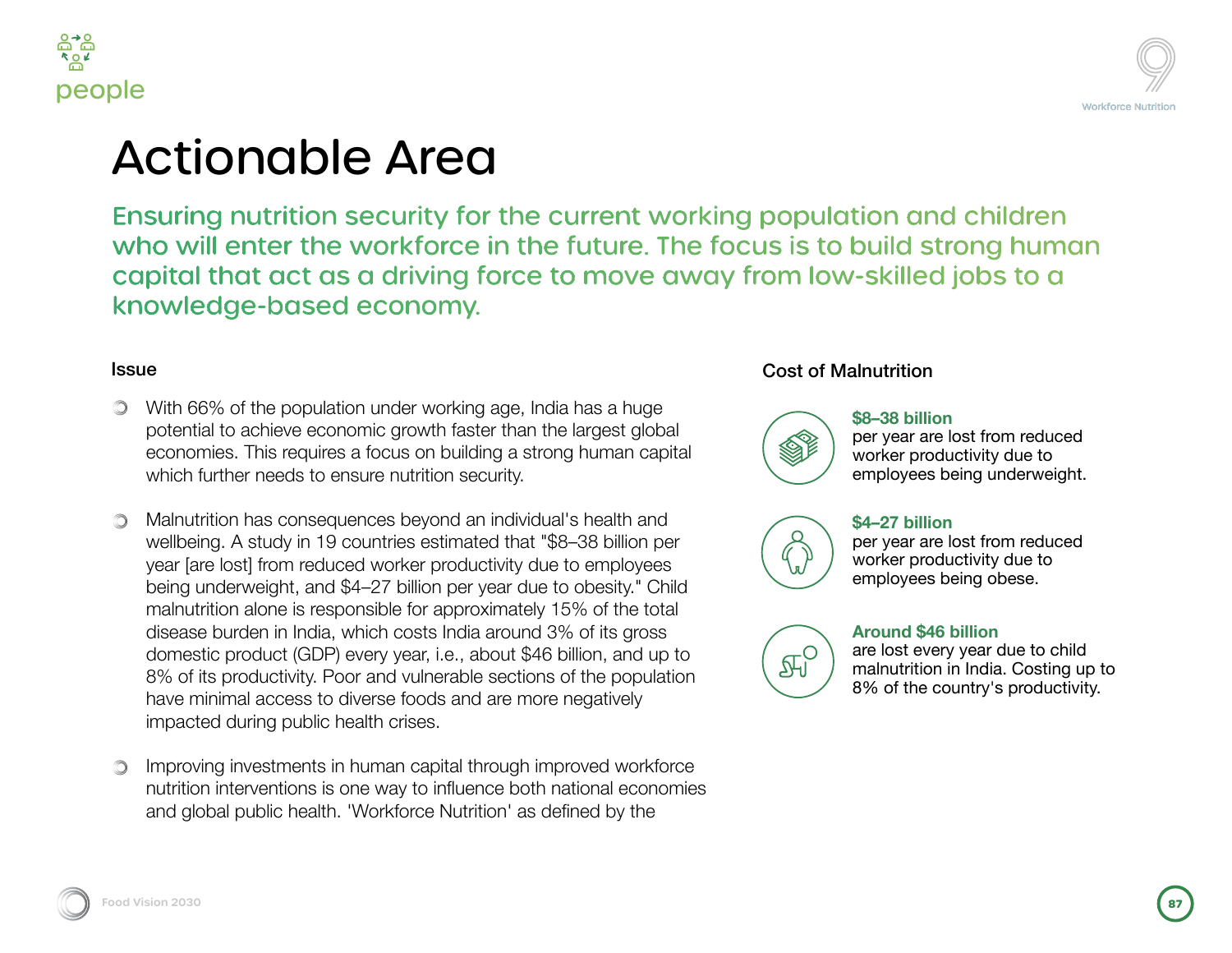



Global Alliance for Improved Nutrition (GAIN), refers to a set of interventions that work through the existing structures of the workplace to address fundamental aspects of nutrition amongst employees and/or supply chain workers. These programmes aim to create improved access to and demand safe and nutritious food. Breastfeeding support programmes are included in this definition.

- Given that most working-age people will eat at least  $\circledcirc$ one meal a day at work, businesses can play a catalytic role in sustaining a healthy and thriving workforce. Access to nutritious food in work settings is often inadequate – a missed opportunity given the strong connection between health, nutrition, and productivity. There is a strong business case for corporates, employers, and governments to introduce effective workforce nutrition programmes. A recent World Bank analysis estimates that every \$1 invested in interventions to meet the World Health Assembly nutrition targets would yield an economic return between \$4 and \$35.
- A simple workforce nutrition initiative reduces the risk of non-communicable diseases and provides enough energy and nutrients to perform tasks. This can result in reduced rates of accidents and absenteeism, increases productivity, and reduces mistakes.

# **Status**

### Government Initiatives

- The nutrition policies and programmes of the ∩ government of India are targeted at the population in general and not specifically at the working age. This is particularly true for workers in the unorganised sector, who constitute more than 90% of India's 450 million-strong workforces. The existing laws and regulations for workers provide for occupational health and safety, labour welfare, and work conditions. But nutrition is overlooked in these policies.
- The national initiatives on maternal and child nutrition ∩ such as the Integrated Child Development Services (ICDS), Mid-Day Meal, and the recent flagship programme POSHAN Abhiyaan (Nutrition Mission) have had moderate success in decreasing the number of children who are stunted, wasted, and anemic. These interventions are critical to developing a nutritionally secure workforce for tomorrow.
- The National Food Security Act (NFSA) guaranteed  $\bigcirc$ access to staple foods at very subsidised rates. However, the affordability of other important sources of nutrition such as fresh fruits, vegetables, dairy products, and other important food groups is still a challenge for many. For the past 40 years, food policies have largely focused on providing calorie-dense diets and reducing absolute hunger;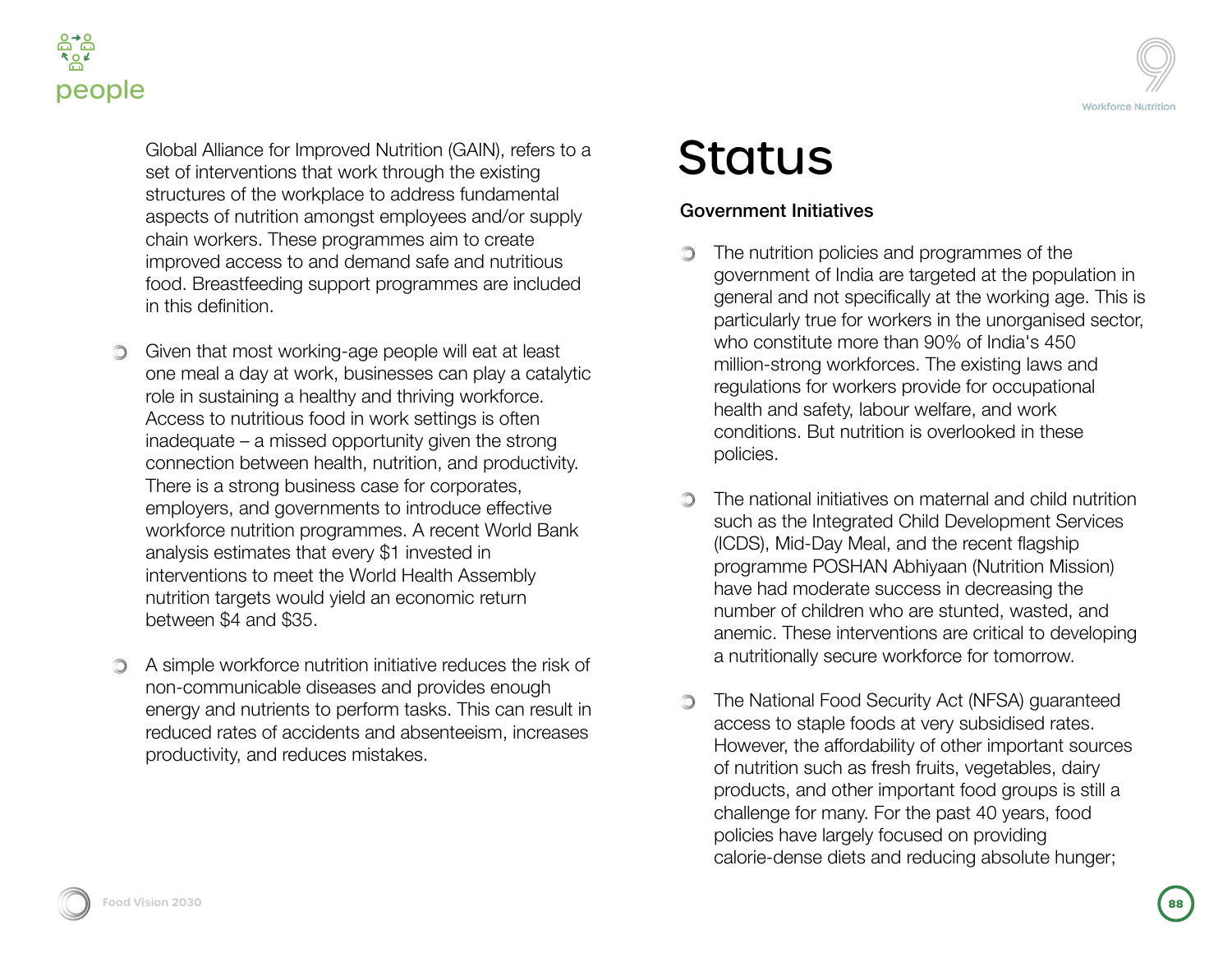



however, concentrated efforts to reduce hidden hunger or micronutrient deficiency need to be additionally prioritised with urgency.

#### Private Sector Initiatives

A very recent development towards workforce nutrition in the private sector is the corporate wellness programmes, which include nutrition-related services such as diet counselling, weight management, and physical exercises. But very few Indian businesses have introduced these wellness programmes. They benefit only about 10% of employees, primarily from the formal sector.

India is home to the highest number of undernourished people in the world, a title China used to hold until the early 2000s.



Source: FAO, NFHS



- Reimagine nutrition security for a healthy and productive Indian workforce through the involvement of both public and private sector stakeholders.
- Workplaces can be leveraged as an optimal point of nutrition intervention, and Nutrition Education programmes for the workers should be introduced.
- Change the food environment at workplaces.
	- Concerted efforts to create healthy and safe working spaces for women.
	- Businesses should step up their workforce nutrition interventions to tackle the increasing disease burden along with the government.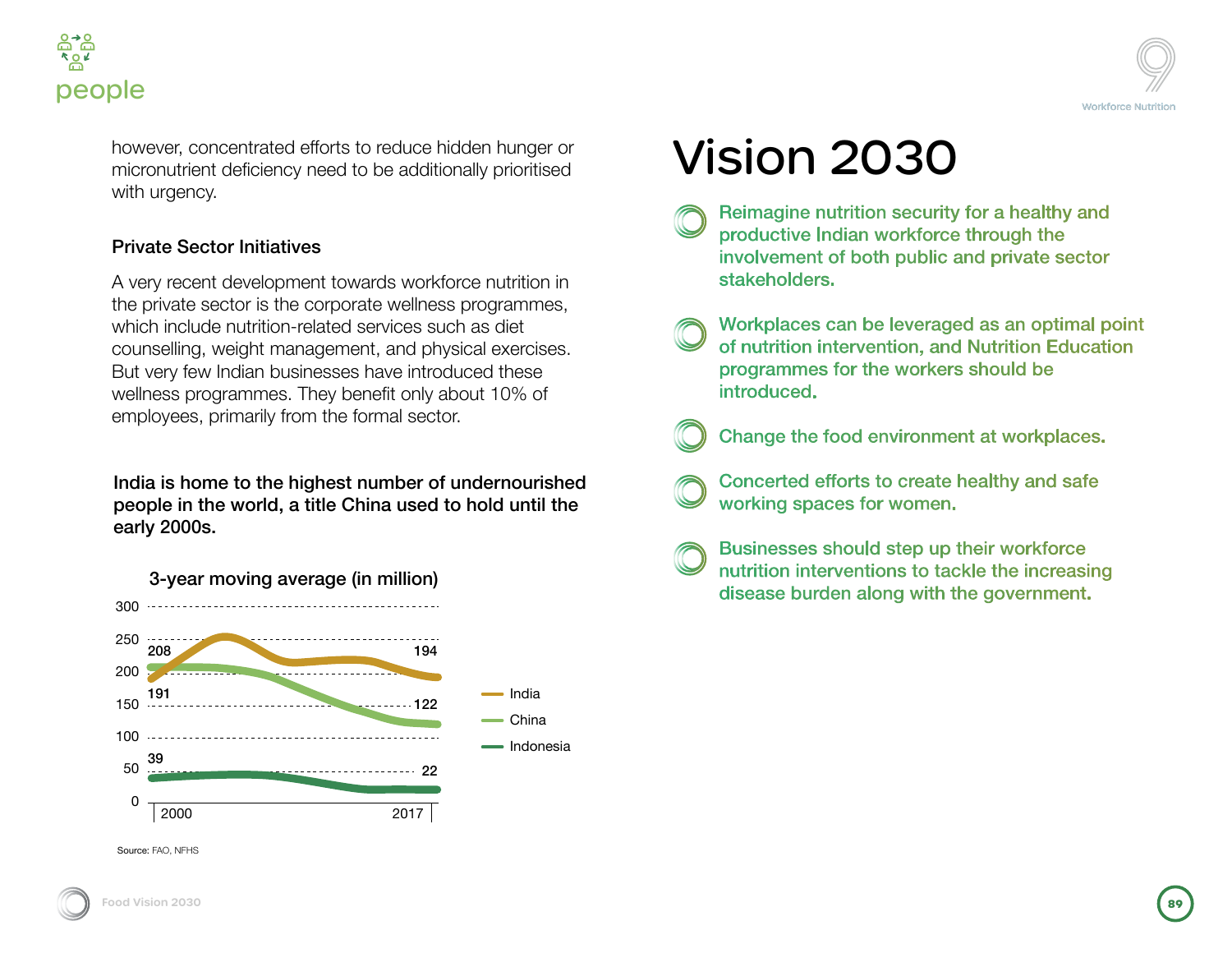



# Pathways



Government should introduce a workforce nutrition policy and programme and augment investments in nutrition programmes by a much stronger commitment and involvement of the private sector.

Industries should explore innovative ways to introduce nutrition policies and programmes for their workforce.

Involve businesses, corporates, and other stakeholders in the governmental efforts and make nutrition a part of their business strategy.

Introduce family-friendly policies at workplaces of which breastfeeding support should be a crucial part.

Make workforce nutrition an integral part of a company's policy.

**POLICY IMPLEMENTATION**



Employers should influence the behaviour of workers by providing a supportive and enabling environment.

Employers should introduce Healthy Food at Work by focusing on increasing employees' access to healthy and safe foods at work, either for free, with a subsidy, or at full cost to the employees.

Bring corporate canteens on board for this initiative as these are outsourced to a food vendor.

Form health and wellbeing committees at workplaces to work together with the food vendors to develop nutritious food menus and monitor and evaluate the impact of the programme.

Provide to working mothers creches and lactation stations at workplaces.

Businesses should introduce nutrition-focused health check-ups as part of the workforce nutrition intervention, coupled with counselling.

**Food Vision 2030 90 Food Vision 20304** The private sector should evaluate and monitor such nutritional programmes to measure their financial impact on their businesses.